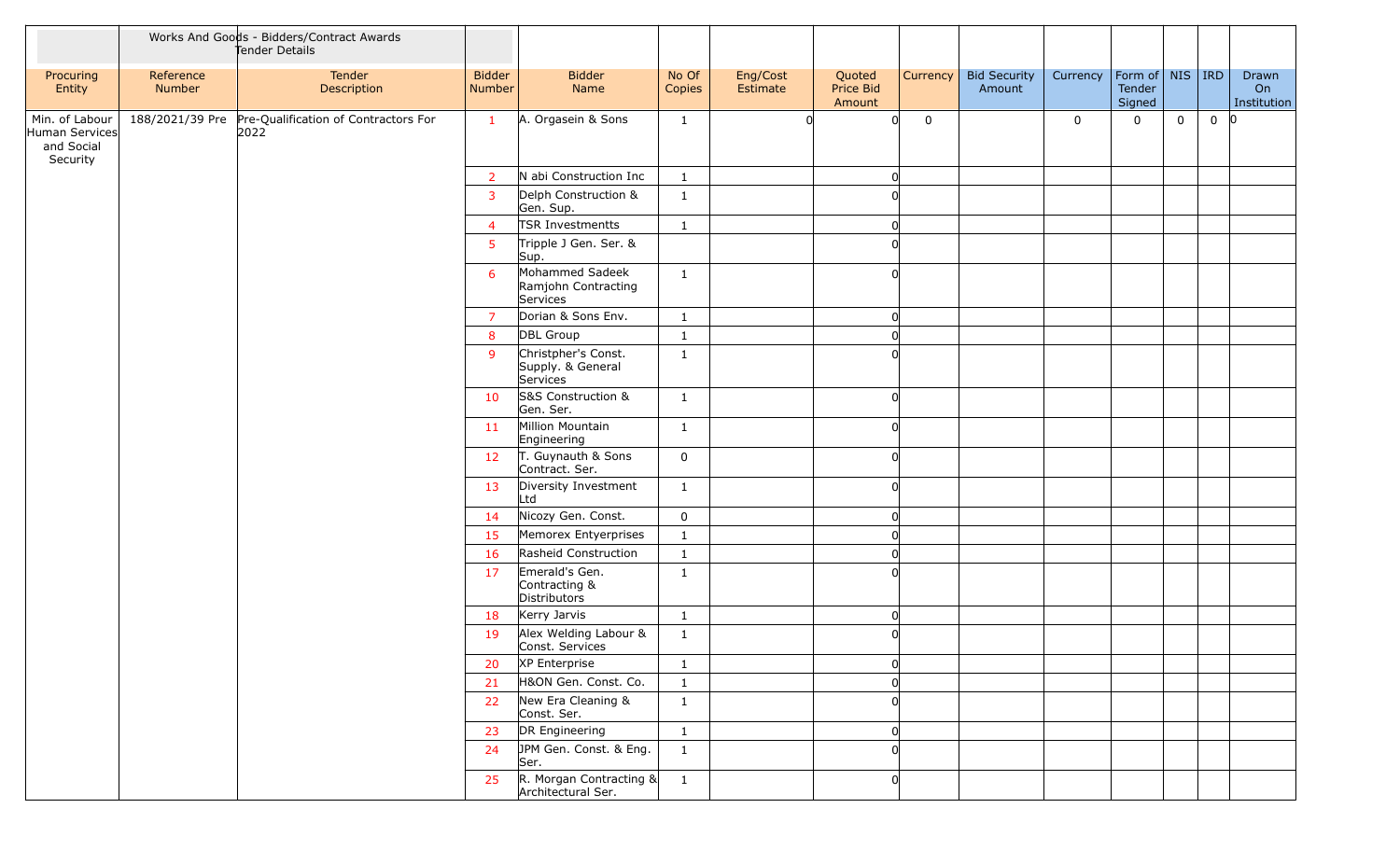|                     |                     | Works And Goods - Bidders/Contract Awards<br>Tender Details |                         |                                                |                 |                      |                               |          |                               |          |                                         |  |                            |
|---------------------|---------------------|-------------------------------------------------------------|-------------------------|------------------------------------------------|-----------------|----------------------|-------------------------------|----------|-------------------------------|----------|-----------------------------------------|--|----------------------------|
| Procuring<br>Entity | Reference<br>Number | Tender<br>Description                                       | <b>Bidder</b><br>Number | <b>Bidder</b><br>Name                          | No Of<br>Copies | Eng/Cost<br>Estimate | Quoted<br>Price Bid<br>Amount | Currency | <b>Bid Security</b><br>Amount | Currency | Form of   NIS   IRD<br>Tender<br>Signed |  | Drawn<br>On<br>Institution |
|                     | 188/2021/39 Pre     |                                                             | 26                      | M. Sukhai Contracting<br>Services              | $\mathbf{1}$    |                      |                               |          |                               |          |                                         |  |                            |
|                     |                     |                                                             | 27                      | Colin Contracting<br>Service                   | $\mathbf{1}$    |                      |                               |          |                               |          |                                         |  |                            |
|                     |                     |                                                             | 28                      | <b>APK Contracting</b>                         | 1               |                      |                               |          |                               |          |                                         |  |                            |
|                     |                     |                                                             | 29                      | SB Plumbing, Welding &<br>Gen. Const           | $\mathbf{1}$    |                      |                               |          |                               |          |                                         |  |                            |
|                     |                     |                                                             | 30                      | Fazam Future Builders                          | $\mathbf{1}$    |                      |                               |          |                               |          |                                         |  |                            |
|                     |                     |                                                             | 31                      | LGS Barnes Gen. Build.<br>Const. & Civil Eng   | $\mathbf{1}$    |                      |                               |          |                               |          |                                         |  |                            |
|                     |                     |                                                             | 32                      | Icon Engineering &<br>Const                    | 1               |                      |                               |          |                               |          |                                         |  |                            |
|                     |                     |                                                             | 33                      | S. Rahamat & Sons                              | $\mathbf{1}$    |                      |                               |          |                               |          |                                         |  |                            |
|                     |                     |                                                             | 34                      | JD Investments                                 | $\mathbf{1}$    |                      |                               |          |                               |          |                                         |  |                            |
|                     |                     |                                                             | 35                      | Perba Trading & Const                          | $\mathbf{1}$    |                      |                               |          |                               |          |                                         |  |                            |
|                     |                     |                                                             | 36                      | S&S Building Const                             | $\mathbf{1}$    |                      |                               |          |                               |          |                                         |  |                            |
|                     |                     |                                                             | 37                      | JD's Construction<br>Company                   | $\mathbf{1}$    |                      |                               |          |                               |          |                                         |  |                            |
|                     |                     |                                                             | 38                      | Omeika & Sons<br>Development                   | 1               |                      |                               |          |                               |          |                                         |  |                            |
|                     |                     |                                                             | 39                      | DNS Enterprise                                 | $\mathbf{1}$    |                      |                               |          |                               |          |                                         |  |                            |
|                     |                     |                                                             | 40                      | Rambarran's<br>Construction Services           | $\mathbf{1}$    |                      |                               |          |                               |          |                                         |  |                            |
|                     |                     |                                                             | 41                      | Ivor Allen                                     | $\mathbf{1}$    |                      |                               |          |                               |          |                                         |  |                            |
|                     |                     |                                                             | 42                      | Builders Hardware Sup.<br>& Gen. Const.        | $\mathbf{1}$    |                      |                               |          |                               |          |                                         |  |                            |
|                     |                     |                                                             | 43                      | Sherry Mohammed<br>Const                       | $\mathbf{1}$    |                      |                               |          |                               |          |                                         |  |                            |
|                     |                     |                                                             | 44                      | Pooram Ram Boohalay<br>Cer. Elec. Const.       | $\mathbf{1}$    |                      |                               |          |                               |          |                                         |  |                            |
|                     |                     |                                                             | 45                      | HKBL Construction                              | $\mathbf{1}$    |                      |                               |          |                               |          |                                         |  |                            |
|                     |                     |                                                             | 46                      | Sukraj Industries                              | $\mathbf{1}$    |                      |                               |          |                               |          |                                         |  |                            |
|                     |                     |                                                             | 47                      | Kaiveri Pocurement<br>Logistics                | $\mathbf{1}$    |                      |                               |          |                               |          |                                         |  |                            |
|                     |                     |                                                             | 48                      | Dewis Investment &<br>Gen. Sup.                | $\mathbf{1}$    |                      |                               |          |                               |          |                                         |  |                            |
|                     |                     |                                                             | 49                      | Professional Engineering<br>& Const. Services. | $\mathbf{1}$    |                      |                               |          |                               |          |                                         |  |                            |
|                     |                     |                                                             | 50                      | Nobality Investment<br>Inc                     | $\mathbf{1}$    |                      |                               |          |                               |          |                                         |  |                            |
|                     |                     |                                                             | 51                      | Webster Engineering<br>Consultancy             | $\mathbf{1}$    |                      |                               |          |                               |          |                                         |  |                            |
|                     |                     |                                                             | 52                      | Lilly's<br>& General<br>Services               | $\mathbf{1}$    |                      |                               |          |                               |          |                                         |  |                            |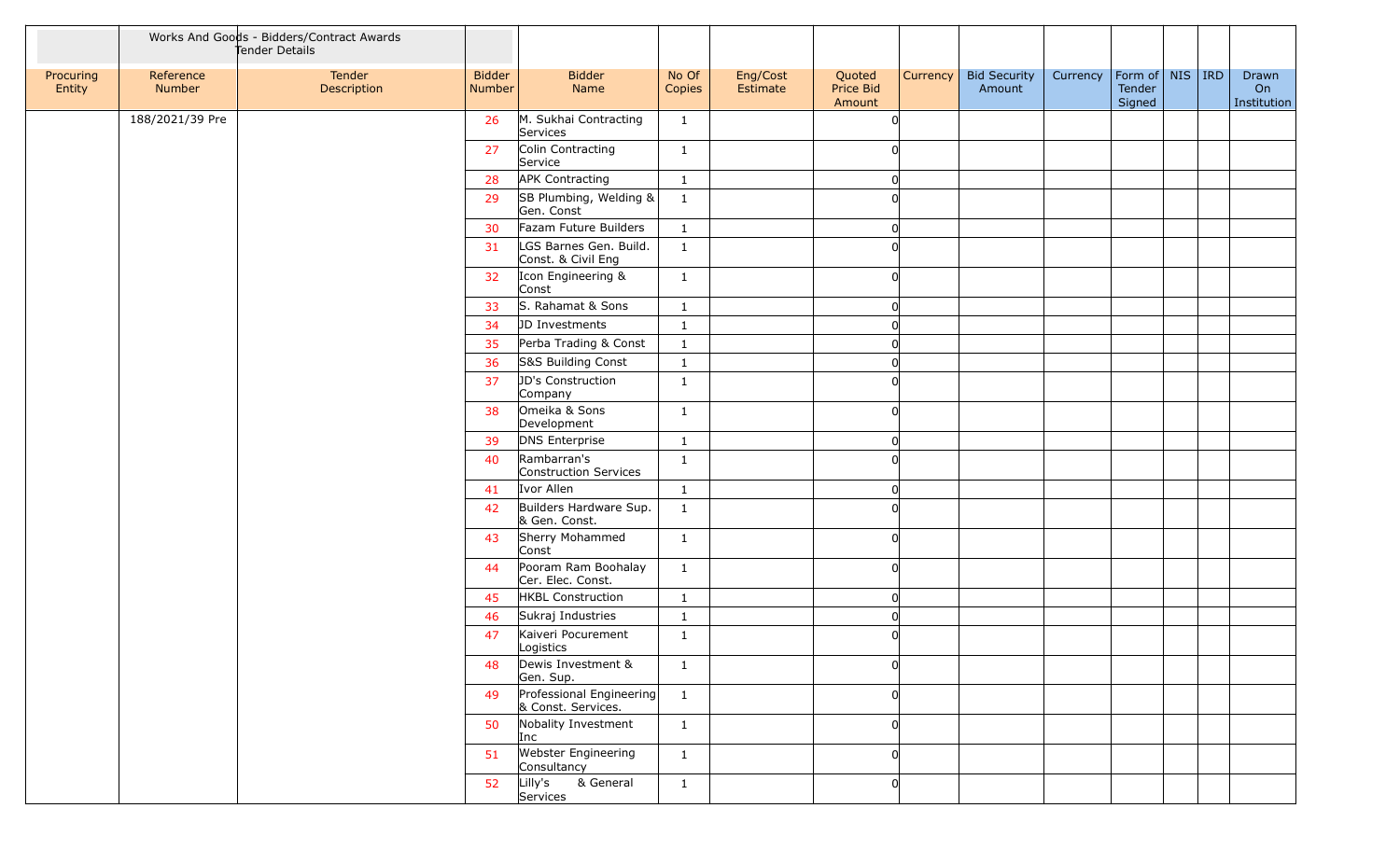|                     | Works And Goods - Bidders/Contract Awards<br>Tender Details<br>Reference<br>Tender |                                                         |                         |                                                        |                 |                      |                               |                             |                                 |             |                                     |     |          |                            |
|---------------------|------------------------------------------------------------------------------------|---------------------------------------------------------|-------------------------|--------------------------------------------------------|-----------------|----------------------|-------------------------------|-----------------------------|---------------------------------|-------------|-------------------------------------|-----|----------|----------------------------|
| Procuring<br>Entity | Number                                                                             | Description                                             | <b>Bidder</b><br>Number | <b>Bidder</b><br>Name                                  | No Of<br>Copies | Eng/Cost<br>Estimate | Quoted<br>Price Bid<br>Amount |                             | Currency Bid Security<br>Amount | Currency    | Form of NIS IRD<br>Tender<br>Signed |     |          | Drawn<br>On<br>Institution |
|                     | 188/2021/39 Pre                                                                    |                                                         | 53                      | A. Bacchus Const. &<br>Trucking Ser                    | $\overline{2}$  |                      |                               |                             |                                 |             |                                     |     |          |                            |
|                     |                                                                                    |                                                         | 54                      | Noel Joes Const.<br>Services                           | $\mathbf{1}$    |                      |                               |                             |                                 |             |                                     |     |          |                            |
|                     |                                                                                    |                                                         | 55                      | Cooperate Const.                                       | $\mathbf{1}$    |                      |                               |                             |                                 |             |                                     |     |          |                            |
|                     |                                                                                    |                                                         | 56                      | R. Kissoon Contracting<br>Services                     | 1               |                      |                               |                             |                                 |             |                                     |     |          |                            |
|                     |                                                                                    |                                                         | 57                      | R. Persid Construction                                 | $\mathbf{1}$    |                      |                               | $\Omega$                    |                                 |             |                                     |     |          |                            |
|                     |                                                                                    |                                                         | 58                      | Satken Construction                                    | $\mathbf{1}$    |                      |                               |                             |                                 |             |                                     |     |          |                            |
|                     |                                                                                    |                                                         | 59                      | Romano Builders                                        | $\mathbf{1}$    |                      |                               |                             |                                 |             |                                     |     |          |                            |
|                     |                                                                                    |                                                         | 60                      | J. Ajunda Construction                                 | $\mathbf{1}$    |                      |                               |                             |                                 |             |                                     |     |          |                            |
|                     |                                                                                    |                                                         | 61                      | Khan's Const. &<br>Trasportation Services<br>Inc       | $\mathbf{1}$    |                      |                               |                             |                                 |             |                                     |     |          |                            |
|                     |                                                                                    |                                                         | 62                      | <b>ARS Investment</b>                                  | $\mathbf{1}$    |                      |                               | <sup>n</sup>                |                                 |             |                                     |     |          |                            |
|                     |                                                                                    |                                                         | 63                      | NNV Investments                                        | 1               |                      |                               |                             |                                 |             |                                     |     |          |                            |
|                     |                                                                                    |                                                         | 64                      | Clean Freakss                                          | $\mathbf{1}$    |                      |                               |                             |                                 |             |                                     |     |          |                            |
|                     |                                                                                    |                                                         | 65                      | <b>ACL Construction</b><br>Guyana                      | $\mathbf{1}$    |                      |                               |                             |                                 |             |                                     |     |          |                            |
|                     |                                                                                    |                                                         | 66                      | W. Rasheed Services                                    | $\mathbf{1}$    |                      |                               |                             |                                 |             |                                     |     |          |                            |
|                     |                                                                                    |                                                         | 67                      | Advanced Engineering                                   | $\mathbf{1}$    |                      |                               |                             |                                 |             |                                     |     |          |                            |
|                     |                                                                                    |                                                         | 68                      | Builders Engineering &<br>Architectural<br>Consultancy | $\mathbf{1}$    |                      |                               |                             |                                 |             |                                     |     |          |                            |
|                     |                                                                                    |                                                         | 69                      | A&J Construction<br>Services                           | $\mathbf{1}$    |                      |                               |                             |                                 |             |                                     |     |          |                            |
|                     |                                                                                    |                                                         | 70                      | Rohit Persaud Const.<br>Ser. & Plumingg                | $\mathbf{1}$    |                      |                               |                             |                                 |             |                                     |     |          |                            |
|                     |                                                                                    |                                                         | 71                      | Associated Investments                                 | $\mathbf{1}$    |                      |                               | 0                           |                                 |             |                                     |     |          |                            |
|                     |                                                                                    |                                                         | 72                      | Raico Timbers                                          | $\mathbf{1}$    |                      |                               | <sup>0</sup>                |                                 |             |                                     |     |          |                            |
|                     |                                                                                    |                                                         | 73                      | Unity Enterprise Lot 1-3                               | $\mathbf{1}$    |                      |                               | n                           |                                 |             | Yes                                 | Yes | Yes      |                            |
|                     |                                                                                    |                                                         | 74                      | Charmacel, Chisholm<br>&Thoms W.C& Art Ser.            | $\mathbf{1}$    |                      |                               |                             |                                 |             | Yes                                 | Yes | Yes      |                            |
|                     |                                                                                    |                                                         | 75                      | Continential Auto<br>Inports                           | $\mathbf{1}$    |                      |                               | $\Omega$                    |                                 |             | Yes                                 | Yes | Yes      |                            |
|                     |                                                                                    |                                                         |                         | 75                                                     |                 |                      |                               | O                           |                                 |             |                                     |     |          |                            |
|                     |                                                                                    | 189/2021/39 Pre Pre-Qualification of Suppliers for 2022 | $\mathbf{1}$            | New GPC Inc                                            | $\mathbf{1}$    | <sub>0</sub>         |                               | $\mathbf 0$<br><sup>n</sup> |                                 | $\mathbf 0$ | 0                                   | 0   | $0$ $ 0$ |                            |
|                     |                                                                                    |                                                         | $\overline{2}$          | Perba Trading & Const.                                 | $\mathbf{1}$    |                      |                               |                             |                                 |             |                                     |     |          |                            |
|                     |                                                                                    |                                                         | $\overline{3}$          | Ashiek & Son Motor<br>Supplies                         | $\mathbf{1}$    |                      |                               |                             |                                 |             |                                     |     |          |                            |
|                     |                                                                                    |                                                         | $\overline{4}$          | Optimum Supplies                                       | $\mathbf{1}$    |                      |                               | 0                           |                                 |             |                                     |     |          |                            |
|                     |                                                                                    |                                                         | 5                       | DBL Group                                              | $\mathbf{1}$    |                      |                               | 0                           |                                 |             |                                     |     |          |                            |
|                     |                                                                                    |                                                         | 6                       | Aadssa Trading & Sup                                   | $\mathbf{1}$    |                      |                               | <sup>n</sup>                |                                 |             |                                     |     |          |                            |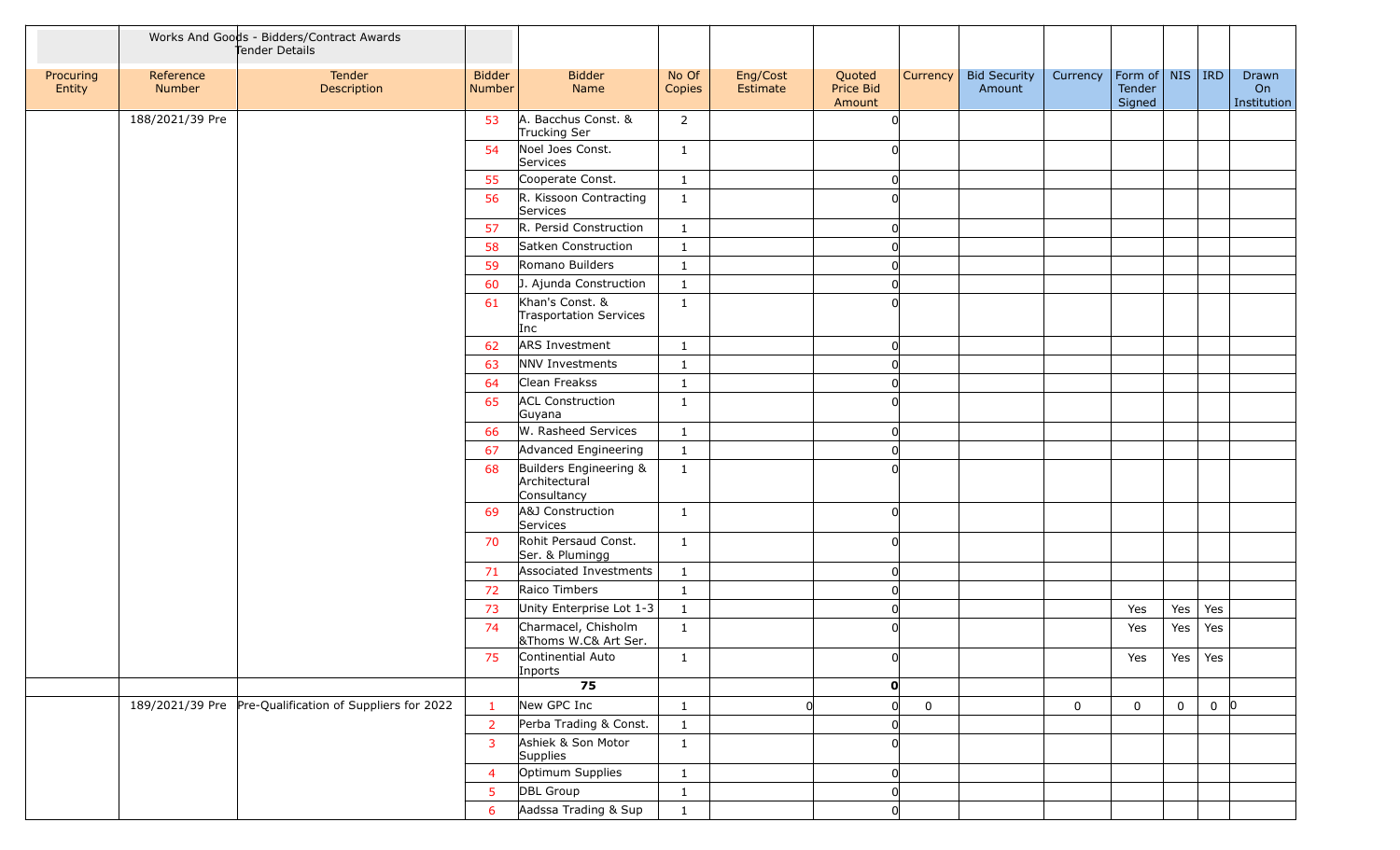|                     |                     | Works And Goods - Bidders/Contract Awards<br>Tender Details |                         |                                                    |                 |                      |                               |          |                               |          |                                         |  |                            |
|---------------------|---------------------|-------------------------------------------------------------|-------------------------|----------------------------------------------------|-----------------|----------------------|-------------------------------|----------|-------------------------------|----------|-----------------------------------------|--|----------------------------|
| Procuring<br>Entity | Reference<br>Number | Tender<br>Description                                       | <b>Bidder</b><br>Number | <b>Bidder</b><br>Name                              | No Of<br>Copies | Eng/Cost<br>Estimate | Quoted<br>Price Bid<br>Amount | Currency | <b>Bid Security</b><br>Amount | Currency | Form of   NIS   IRD<br>Tender<br>Signed |  | Drawn<br>On<br>Institution |
|                     | 189/2021/39 Pre     |                                                             | $\overline{7}$          | J. Hoosein's Const. &<br>Sup.                      | $\mathbf{1}$    |                      | ∩                             |          |                               |          |                                         |  |                            |
|                     |                     |                                                             | 8                       | Terminex Pest Control                              | $\mathbf{1}$    |                      |                               |          |                               |          |                                         |  |                            |
|                     |                     |                                                             | 9                       | IBIS Construction,<br>Equip, Sales & Rental<br>Inc | $\mathbf{1}$    |                      |                               |          |                               |          |                                         |  |                            |
|                     |                     |                                                             | 10                      | Oneika & Son<br>Development                        | $\mathbf{1}$    |                      | <sup>n</sup>                  |          |                               |          |                                         |  |                            |
|                     |                     |                                                             | 11                      | Desinco Ltd                                        | $\mathbf{1}$    |                      |                               |          |                               |          |                                         |  |                            |
|                     |                     |                                                             | 12                      | Quality Deliverer                                  | $\mathbf{1}$    |                      |                               |          |                               |          |                                         |  |                            |
|                     |                     |                                                             | 13                      | Pro. Business                                      | $\mathbf{1}$    |                      |                               |          |                               |          |                                         |  |                            |
|                     |                     |                                                             | 14                      | A. Adam's Enterprise                               | $\mathbf{1}$    |                      |                               |          |                               |          |                                         |  |                            |
|                     |                     |                                                             | 15                      | S&S Building Const                                 | $\mathbf{1}$    |                      |                               |          |                               |          |                                         |  |                            |
|                     |                     |                                                             | 16                      | NNV Investment                                     | $\mathbf{1}$    |                      |                               |          |                               |          |                                         |  |                            |
|                     |                     |                                                             | 17                      | SM&K Investment                                    | $\mathbf{1}$    |                      |                               |          |                               |          |                                         |  |                            |
|                     |                     |                                                             | 18                      | Ravina's Annand's Home<br>Goods                    | $\mathbf{1}$    |                      |                               |          |                               |          |                                         |  |                            |
|                     |                     |                                                             | 19                      | Professional Engineering<br>& Const. Ser.          | $\mathbf{1}$    |                      |                               |          |                               |          |                                         |  |                            |
|                     |                     |                                                             | 20                      | Associated Investments                             | $\mathbf{1}$    |                      | <sup>0</sup>                  |          |                               |          |                                         |  |                            |
|                     |                     |                                                             | 21                      | OKW Enterprise                                     | $\overline{2}$  |                      |                               |          |                               |          |                                         |  |                            |
|                     |                     |                                                             | 22                      | A. Orgaein & Sons                                  | $\mathbf{1}$    |                      |                               |          |                               |          |                                         |  |                            |
|                     |                     |                                                             | 23                      | Supergraphics                                      | $\mathbf{1}$    |                      |                               |          |                               |          |                                         |  |                            |
|                     |                     |                                                             | 24                      | CN Supplies & Services                             | $\mathbf{1}$    |                      |                               |          |                               |          |                                         |  |                            |
|                     |                     |                                                             | 25                      | INS Sankars Importers<br>& Distributors            | $\mathbf{1}$    |                      |                               |          |                               |          |                                         |  |                            |
|                     |                     |                                                             | 26                      | <b>ACL Construction Guy</b>                        | 1               |                      |                               |          |                               |          |                                         |  |                            |
|                     |                     |                                                             | 27                      | Nobility Investment                                | $\mathbf{1}$    |                      |                               |          |                               |          |                                         |  |                            |
|                     |                     |                                                             | 28                      | TP Odit General Store                              | $\mathbf{1}$    |                      |                               |          |                               |          |                                         |  |                            |
|                     |                     |                                                             | 29                      | Meditron Inc                                       |                 |                      |                               |          |                               |          |                                         |  |                            |
|                     |                     |                                                             | 30                      | Millon Mountain<br>Engineering                     | $\mathbf{1}$    |                      |                               |          |                               |          |                                         |  |                            |
|                     |                     |                                                             | 31                      | Diversity Investment<br>Inc                        | $\mathbf{1}$    |                      |                               |          |                               |          |                                         |  |                            |
|                     |                     |                                                             | 32                      | Agesis Supplies &<br>Investment                    | $\mathbf{1}$    |                      | ∩                             |          |                               |          |                                         |  |                            |
|                     |                     |                                                             | 33                      | Dewis Investment &<br>General Services             | $\mathbf{1}$    |                      | <sup>n</sup>                  |          |                               |          |                                         |  |                            |
|                     |                     |                                                             | 34                      | D&Gee's Foods                                      | $\mathbf{1}$    |                      |                               |          |                               |          |                                         |  |                            |
|                     |                     |                                                             | 35                      | The New Doctors Clinic                             | $\mathbf{1}$    |                      |                               |          |                               |          |                                         |  |                            |
|                     |                     |                                                             | 36                      | Khan's Consultancy &<br>Procurement Services       | $\mathbf{1}$    |                      |                               |          |                               |          |                                         |  |                            |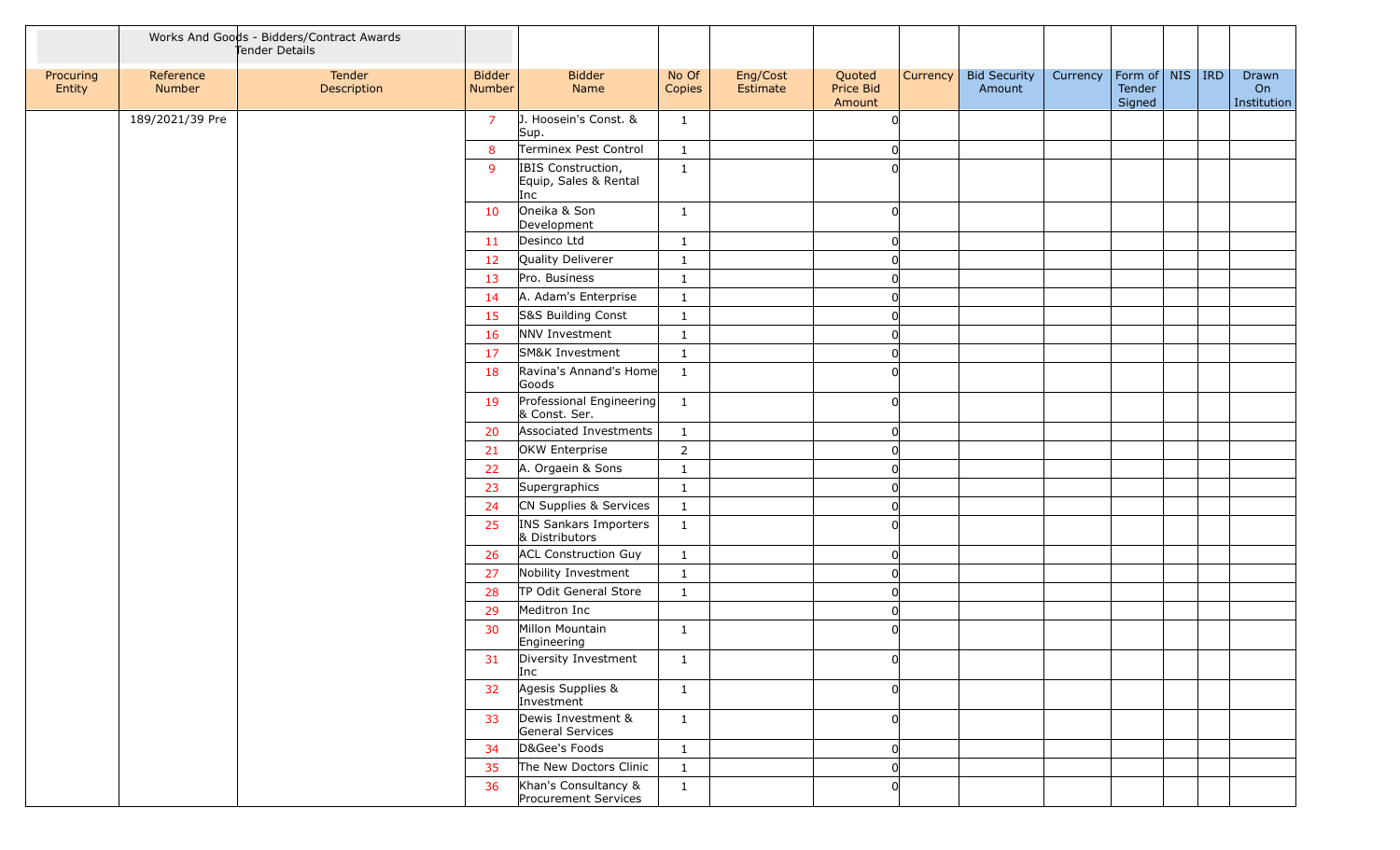|                     |                     | Works And Goods - Bidders/Contract Awards<br>Tender Details |                         |                                                        |                                         |                      |                               |          |                               |          |                                         |         |                            |
|---------------------|---------------------|-------------------------------------------------------------|-------------------------|--------------------------------------------------------|-----------------------------------------|----------------------|-------------------------------|----------|-------------------------------|----------|-----------------------------------------|---------|----------------------------|
| Procuring<br>Entity | Reference<br>Number | Tender<br>Description                                       | <b>Bidder</b><br>Number | <b>Bidder</b><br>Name                                  | No Of<br>Copies                         | Eng/Cost<br>Estimate | Quoted<br>Price Bid<br>Amount | Currency | <b>Bid Security</b><br>Amount | Currency | Form of   NIS   IRD<br>Tender<br>Signed |         | Drawn<br>On<br>Institution |
|                     | 189/2021/39 Pre     |                                                             | 37                      | Kaiveri Procurement,<br>Logistics & Investments<br>Inc | $\mathbf{1}$                            |                      |                               |          |                               |          |                                         |         |                            |
|                     |                     |                                                             | 38                      | JSR Investments                                        | $\mathbf{1}$                            |                      |                               |          |                               |          |                                         |         |                            |
|                     |                     |                                                             | 39                      | J&G Supermarket                                        | $\mathbf{1}$                            |                      |                               |          |                               |          |                                         |         |                            |
|                     |                     |                                                             | 40                      | Wharton Mini Mart                                      | $\mathbf{1}$                            |                      |                               |          |                               |          |                                         |         |                            |
|                     |                     |                                                             | 41                      | Metro Office &<br>Computer Supplies                    | $\mathbf{1}$                            |                      |                               |          |                               |          |                                         |         |                            |
|                     |                     |                                                             | 42                      | Western Scientific<br>(T&T)                            | $\mathbf{1}$                            |                      |                               |          |                               |          |                                         |         |                            |
|                     |                     |                                                             | 43                      | Ultimate Power Solution<br>& General Services          | $\mathbf{1}$                            |                      |                               |          |                               |          |                                         |         |                            |
|                     |                     |                                                             | 44                      | A&Z Halaal Butchery                                    | $\mathbf{1}$                            |                      |                               |          |                               |          |                                         |         |                            |
|                     |                     |                                                             | 45                      | A1 Print Shop                                          | $\mathbf{1}$                            |                      |                               |          |                               |          |                                         |         |                            |
|                     |                     |                                                             | 46                      | Regal Stationery &<br>Computer Centre                  | $\mathbf{1}$                            |                      |                               |          |                               |          |                                         |         |                            |
|                     |                     |                                                             | 47                      | Keianna's Closet                                       | $\mathbf{1}$                            |                      |                               |          |                               |          |                                         |         |                            |
|                     |                     |                                                             | 48                      | Tripple J. Gen. Services<br>& Supplies                 | $\mathbf{1}$                            |                      |                               |          |                               |          |                                         |         |                            |
|                     |                     |                                                             | 49                      | Christopher's Const.<br>Supply & Gen. Ser.             | 1                                       |                      |                               |          |                               |          |                                         |         |                            |
|                     |                     |                                                             | 50                      | Memorewx Enteerprise                                   | $\mathbf{1}$                            |                      |                               |          |                               |          |                                         |         |                            |
|                     |                     |                                                             | 51                      | Geyser Capital Inc                                     | $\mathbf{1}$                            |                      |                               |          |                               |          |                                         |         |                            |
|                     |                     |                                                             | 52                      | T. Guynauth & Son<br>Contracting & Services            | $\mathbf{1}$                            |                      |                               |          |                               |          |                                         |         |                            |
|                     |                     |                                                             | 53                      | PK Sookraj & Sons                                      | $\mathbf{1}$                            |                      |                               |          |                               |          |                                         |         |                            |
|                     |                     |                                                             | 54                      | ARS Investment                                         | $\mathbf{1}$                            |                      |                               |          |                               |          |                                         |         |                            |
|                     |                     |                                                             | 55                      | Icon Technologies                                      | $\mathbf{1}$                            |                      |                               |          |                               |          |                                         |         |                            |
|                     |                     |                                                             | 56                      | Khalama'at Chemical<br>Co. Ltd                         | $\mathbf{1}$                            |                      |                               |          |                               |          |                                         |         |                            |
|                     |                     |                                                             | 57                      | Sukraj Industries                                      | $\mathbf{1}$                            |                      |                               |          |                               |          |                                         |         |                            |
|                     |                     |                                                             | 58                      | Ulvasor Trading                                        | $\mathbf{1}$                            |                      |                               |          |                               |          |                                         |         |                            |
|                     |                     |                                                             | 59                      | Kerry Jarvis                                           | $\overline{\mathbf{1}}$<br>$\mathbf{r}$ |                      |                               |          |                               |          |                                         |         |                            |
|                     |                     |                                                             | 60                      | Advanced Engineering                                   | $\mathbf{1}$                            |                      |                               |          |                               |          |                                         |         |                            |
|                     |                     |                                                             | 61                      | Toners R US                                            | $\mathbf{1}$                            |                      |                               |          |                               |          |                                         |         |                            |
|                     |                     |                                                             | 62                      | Hyte's Logistics                                       | $\mathbf{1}$                            |                      |                               |          |                               |          |                                         |         |                            |
|                     |                     |                                                             | 63                      | Unity<br>$\vert$ Enterprise(Lots1,2,3,4,7)<br>(8.8)    | $\mathbf{1}$                            |                      |                               |          |                               |          | Yes                                     | Yes Yes |                            |
|                     |                     |                                                             | 64                      | $P.$ Ramroop & Sons Lots<br>$1 - 8$                    | $\frac{1}{1}$                           |                      |                               |          |                               |          | Yes                                     | Yes Yes |                            |
|                     |                     |                                                             |                         | 64                                                     |                                         |                      | $\mathbf{0}$                  |          |                               |          |                                         |         |                            |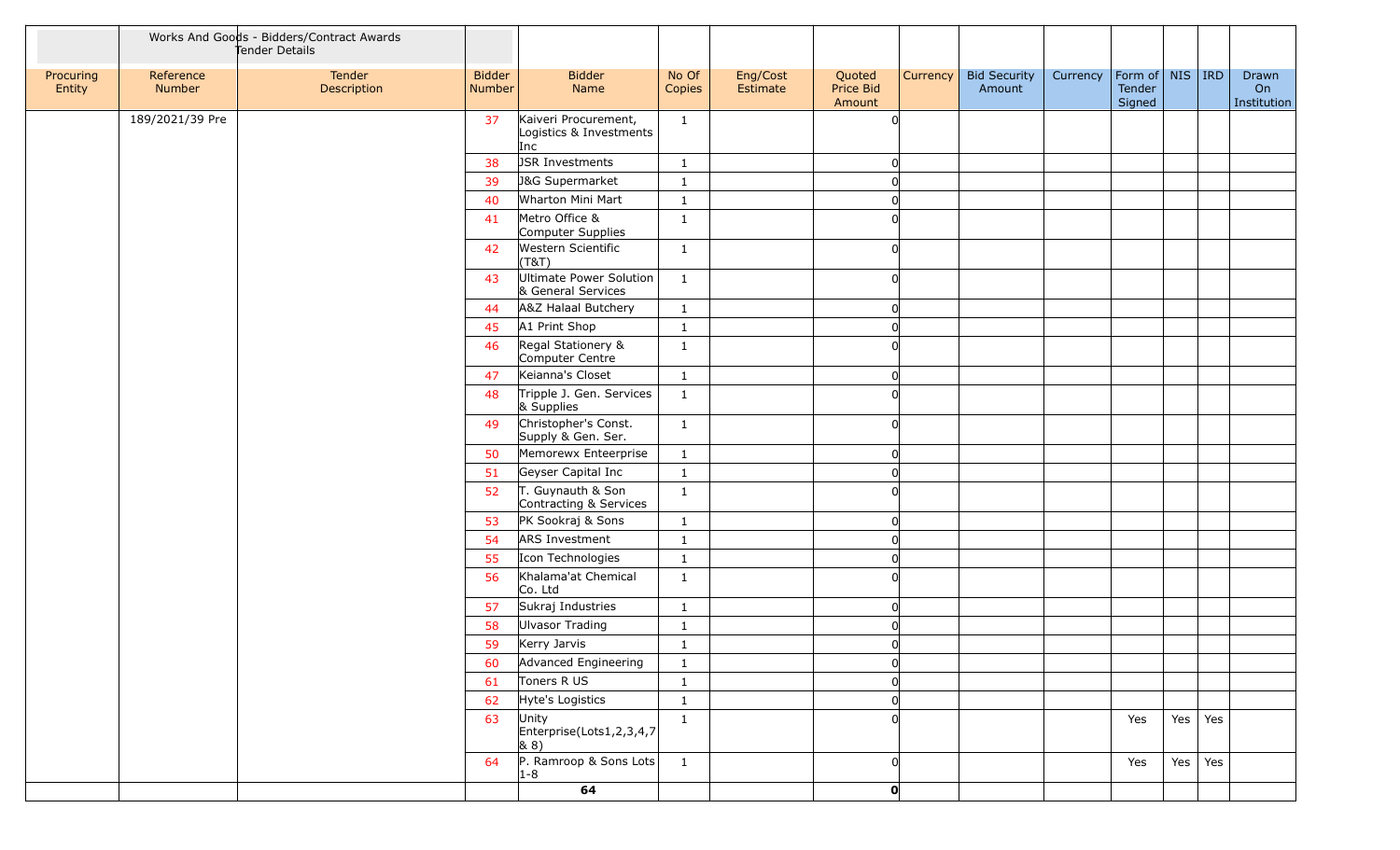|                     |                     | Works And Goods - Bidders/Contract Awards<br>Tender Details |                         |                                                  |                 |                      |                               |          |                               |             |                                    |   |          |                            |
|---------------------|---------------------|-------------------------------------------------------------|-------------------------|--------------------------------------------------|-----------------|----------------------|-------------------------------|----------|-------------------------------|-------------|------------------------------------|---|----------|----------------------------|
| Procuring<br>Entity | Reference<br>Number | Tender<br>Description                                       | <b>Bidder</b><br>Number | <b>Bidder</b><br>Name                            | No Of<br>Copies | Eng/Cost<br>Estimate | Quoted<br>Price Bid<br>Amount | Currency | <b>Bid Security</b><br>Amount | Currency    | Form of NIS RD<br>Tender<br>Signed |   |          | Drawn<br>On<br>Institution |
|                     | 190/2021/39 Pre     | Pre-Qualification of Service Providers<br>for 2022          | $\mathbf{1}$            | Ultimate Power Solution<br>& General Ser.        | $\mathbf{1}$    |                      | 0l                            | 0        |                               | $\mathbf 0$ | 0                                  | 0 | $0$ $ 0$ |                            |
|                     |                     |                                                             | <b>2</b>                | S&S Const. & Generl.<br>Ser.                     | $\mathbf{1}$    |                      |                               |          |                               |             |                                    |   |          |                            |
|                     |                     |                                                             | $\overline{3}$          | Christopher's Const.<br>Supp. & Gen. Ser.        | $\mathbf{1}$    |                      | ∩                             |          |                               |             |                                    |   |          |                            |
|                     |                     |                                                             | $\overline{4}$          | Arjune Bush Cutting &<br>Tree Trimming Services  | $\mathbf{1}$    |                      |                               |          |                               |             |                                    |   |          |                            |
|                     |                     |                                                             | 5                       | Landscaping &<br>Maintenance Services            | $\mathbf{1}$    |                      |                               |          |                               |             |                                    |   |          |                            |
|                     |                     |                                                             | 6                       | Nicozy Gen. Const                                | $\mathbf 0$     |                      | ∩                             |          |                               |             |                                    |   |          |                            |
|                     |                     |                                                             | $\overline{7}$          | Diversity Investment<br>Inc                      | $\mathbf 0$     |                      |                               |          |                               |             |                                    |   |          |                            |
|                     |                     |                                                             | 8                       | Western Pest Control                             | $\mathbf{1}$    |                      |                               |          |                               |             |                                    |   |          |                            |
|                     |                     |                                                             | 9                       | Grass & Tree Trimmers                            | $\mathbf{1}$    |                      |                               |          |                               |             |                                    |   |          |                            |
|                     |                     |                                                             | 10                      | S.B Plumbing, Welding<br>& Gen. Const            | $\mathbf{1}$    |                      |                               |          |                               |             |                                    |   |          |                            |
|                     |                     |                                                             | 11                      | Del Tech Enterprise                              | $\mathbf{1}$    |                      |                               |          |                               |             |                                    |   |          |                            |
|                     |                     |                                                             | 12                      | CA&E Gen. Main. Const.<br>Ser.                   | $\mathbf{1}$    |                      |                               |          |                               |             |                                    |   |          |                            |
|                     |                     |                                                             | 13                      | Sun Crest Farm Inc                               | $\mathbf{1}$    |                      |                               |          |                               |             |                                    |   |          |                            |
|                     |                     |                                                             | 14                      | JD's Construction Co.                            | $\mathbf{1}$    |                      |                               |          |                               |             |                                    |   |          |                            |
|                     |                     |                                                             | 15                      | Doriian & Son<br>Environment                     | $\mathbf{1}$    |                      |                               |          |                               |             |                                    |   |          |                            |
|                     |                     |                                                             | 16                      | Dapper Technology Inc                            | $\mathbf{1}$    |                      | <sup>n</sup>                  |          |                               |             |                                    |   |          |                            |
|                     |                     |                                                             | 17                      | Tripple J. Gen. Ser. &<br>Supplies               | $\mathbf 0$     |                      |                               |          |                               |             |                                    |   |          |                            |
|                     |                     |                                                             | 18                      | Million Mountain<br>Engineering                  | $\mathbf{1}$    |                      |                               |          |                               |             |                                    |   |          |                            |
|                     |                     |                                                             | 19                      | Cevon Waste<br>Mnagment                          | $\mathbf{1}$    |                      | ∩                             |          |                               |             |                                    |   |          |                            |
|                     |                     |                                                             | 20                      | Service Pro Pest<br>Control                      | $\mathbf{1}$    |                      |                               |          |                               |             |                                    |   |          |                            |
|                     |                     |                                                             | 21                      | Green ScapeServices                              | $\mathbf{1}$    |                      | ∩                             |          |                               |             |                                    |   |          |                            |
|                     |                     |                                                             | 22                      | Emerald's Gen.<br>Contracting &<br>Distributors  | $\mathbf{1}$    |                      | ΩI                            |          |                               |             |                                    |   |          |                            |
|                     |                     |                                                             | 23                      | Engineering &<br>Management<br>Consultancy Group | $\mathbf{1}$    |                      |                               |          |                               |             |                                    |   |          |                            |
|                     |                     |                                                             | 24                      | <b>ISR Investments</b>                           | $\mathbf{1}$    |                      | 0l                            |          |                               |             |                                    |   |          |                            |
|                     |                     |                                                             | 25                      | PME Consulting,<br>Engineer's InC                | $\mathbf{1}$    |                      |                               |          |                               |             |                                    |   |          |                            |
|                     |                     |                                                             | 26                      | Prestige Janitoiral<br>Services                  | $\mathbf{1}$    |                      |                               |          |                               |             |                                    |   |          |                            |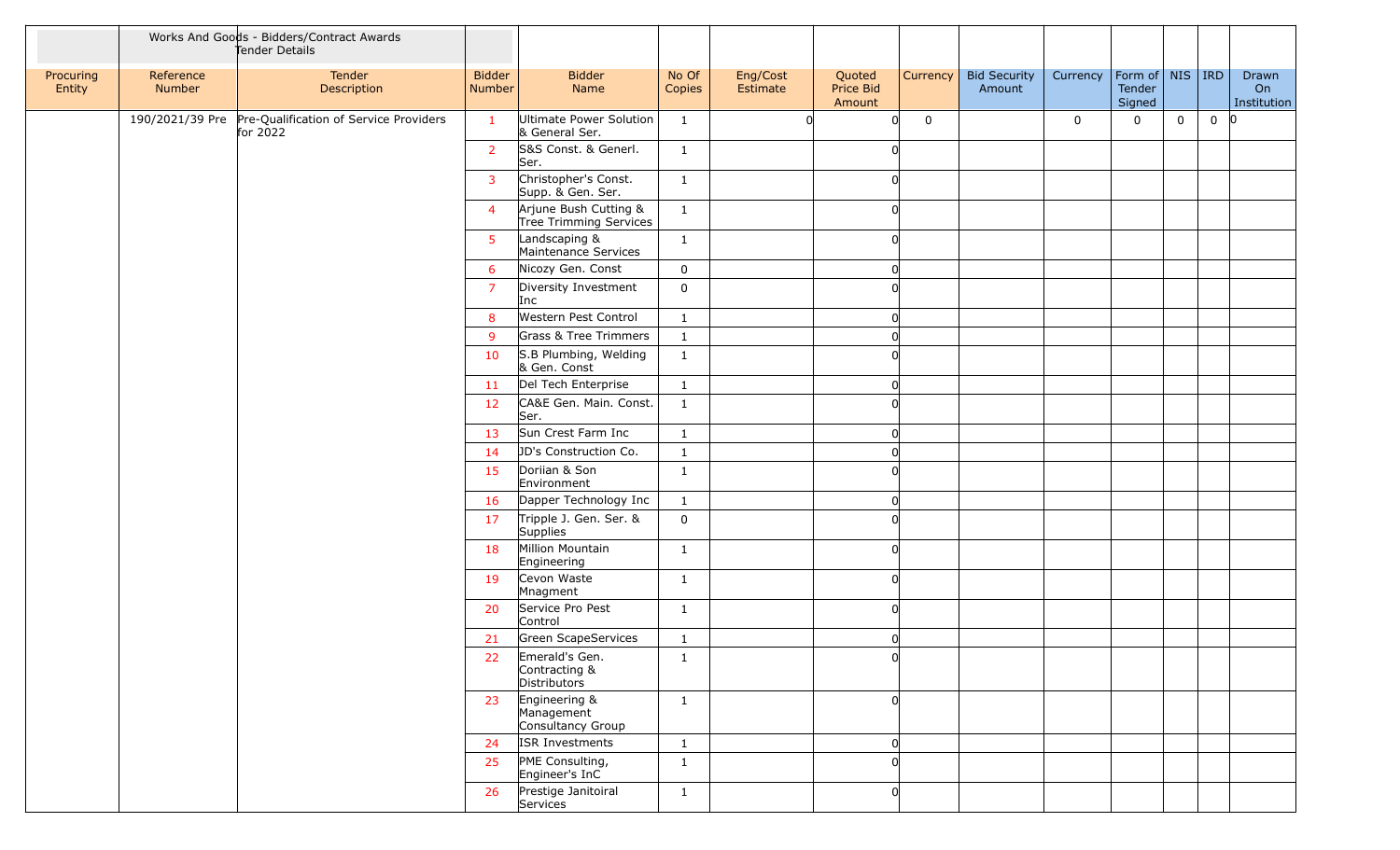|                     |                     | Works And Goods - Bidders/Contract Awards<br>Tender Details |                         |                                               |                 |                      |                               |                 |                               |          |                                    |  |                            |
|---------------------|---------------------|-------------------------------------------------------------|-------------------------|-----------------------------------------------|-----------------|----------------------|-------------------------------|-----------------|-------------------------------|----------|------------------------------------|--|----------------------------|
| Procuring<br>Entity | Reference<br>Number | Tender<br>Description                                       | <b>Bidder</b><br>Number | <b>Bidder</b><br>Name                         | No Of<br>Copies | Eng/Cost<br>Estimate | Quoted<br>Price Bid<br>Amount | <b>Currency</b> | <b>Bid Security</b><br>Amount | Currency | Form of NIS RD<br>Tender<br>Signed |  | Drawn<br>On<br>Institution |
|                     | 190/2021/39 Pre     |                                                             | 27                      | Shefeez Ali Contracting<br>Services           | $\mathbf{1}$    |                      | ∩                             |                 |                               |          |                                    |  |                            |
|                     |                     |                                                             | 28                      | Cummings Elec. Co.<br>LTD                     | $\mathbf{1}$    |                      |                               |                 |                               |          |                                    |  |                            |
|                     |                     |                                                             | 29                      | ASR Investment                                | $\mathbf{1}$    |                      |                               |                 |                               |          |                                    |  |                            |
|                     |                     |                                                             | 30                      | Fazam Future Builders                         | $\mathbf{1}$    |                      |                               |                 |                               |          |                                    |  |                            |
|                     |                     |                                                             | 31                      | T. Gaynauth & Sons<br>Contracting Services    | $\mathbf{1}$    |                      |                               |                 |                               |          |                                    |  |                            |
|                     |                     |                                                             | 32                      | SynergyFire and<br>Industry Supplies          | $\mathbf{1}$    |                      |                               |                 |                               |          |                                    |  |                            |
|                     |                     |                                                             | 33                      | LGS Barnes Gen. Build.<br>Const. & Civil. Eng | $\mathbf{1}$    |                      |                               |                 |                               |          |                                    |  |                            |
|                     |                     |                                                             | 34                      | Sookraj Industries                            | $\mathbf{1}$    |                      |                               |                 |                               |          |                                    |  |                            |
|                     |                     |                                                             | 35                      | Kaliteh Inc                                   | $\mathbf{1}$    |                      |                               |                 |                               |          |                                    |  |                            |
|                     |                     |                                                             | 36                      | Vishal Auto Store                             | $\mathbf{1}$    |                      |                               |                 |                               |          |                                    |  |                            |
|                     |                     |                                                             | 37                      | H. KBL Construction                           | $\mathbf{1}$    |                      |                               |                 |                               |          |                                    |  |                            |
|                     |                     |                                                             | 38                      | OKN Enterprise                                | $\mathbf{1}$    |                      |                               |                 |                               |          |                                    |  |                            |
|                     |                     |                                                             | 39                      | Sherry Mohammed<br>Const                      | $\mathbf{1}$    |                      |                               |                 |                               |          |                                    |  |                            |
|                     |                     |                                                             | 40                      | Pooran Ram Boodhaley                          | $\mathbf{1}$    |                      |                               |                 |                               |          |                                    |  |                            |
|                     |                     |                                                             | 41                      | Ashiek & Son Motor<br>Supplies                | $\mathbf{1}$    |                      |                               |                 |                               |          |                                    |  |                            |
|                     |                     |                                                             | 42                      | Rohit Persaud Const.<br>Ser. & Plumbing       | $\mathbf{1}$    |                      | ΩI                            |                 |                               |          |                                    |  |                            |
|                     |                     |                                                             | 43                      | Geyser Capital Inc                            | $\mathbf 0$     |                      |                               |                 |                               |          |                                    |  |                            |
|                     |                     |                                                             | 44                      | Kerry Jarvis                                  | $\mathbf{1}$    |                      |                               |                 |                               |          |                                    |  |                            |
|                     |                     |                                                             | 45                      | New ERA Cleaning &<br>Cleaning & Const Ser    | $\mathbf{1}$    |                      |                               |                 |                               |          |                                    |  |                            |
|                     |                     |                                                             | 46                      | XP Enterpise                                  | $\mathbf{1}$    |                      |                               |                 |                               |          |                                    |  |                            |
|                     |                     |                                                             | 47                      | Redo Pest Inc                                 | $\mathbf{1}$    |                      |                               |                 |                               |          |                                    |  |                            |
|                     |                     |                                                             | 48                      | <b>ACL Constuction</b><br>Guyana              | $\mathbf{1}$    |                      |                               |                 |                               |          |                                    |  |                            |
|                     |                     |                                                             | 49                      | Nobility Investment Inc                       | $\mathbf{1}$    |                      | ∩                             |                 |                               |          |                                    |  |                            |
|                     |                     |                                                             | 50                      | Meditron Inc                                  | $\mathbf{1}$    |                      | <sup>0</sup>                  |                 |                               |          |                                    |  |                            |
|                     |                     |                                                             | 51                      | Pestex Environmental<br>Solutions             | $\mathbf{1}$    |                      |                               |                 |                               |          |                                    |  |                            |
|                     |                     |                                                             | 52                      | Wester Engineering &<br>Consultancy           | $\mathbf{1}$    |                      |                               |                 |                               |          |                                    |  |                            |
|                     |                     |                                                             | 53                      | Clean Freakss                                 | $\mathbf{1}$    |                      | n                             |                 |                               |          |                                    |  |                            |
|                     |                     |                                                             | 54                      | A. Adams Enterprise                           | $\mathbf{1}$    |                      |                               |                 |                               |          |                                    |  |                            |
|                     |                     |                                                             | 55                      | Quality Deliverers                            | $\mathbf{1}$    |                      |                               |                 |                               |          |                                    |  |                            |
|                     |                     |                                                             | 56                      | Pro. Business                                 | $\mathbf{1}$    |                      | <sup>n</sup>                  |                 |                               |          |                                    |  |                            |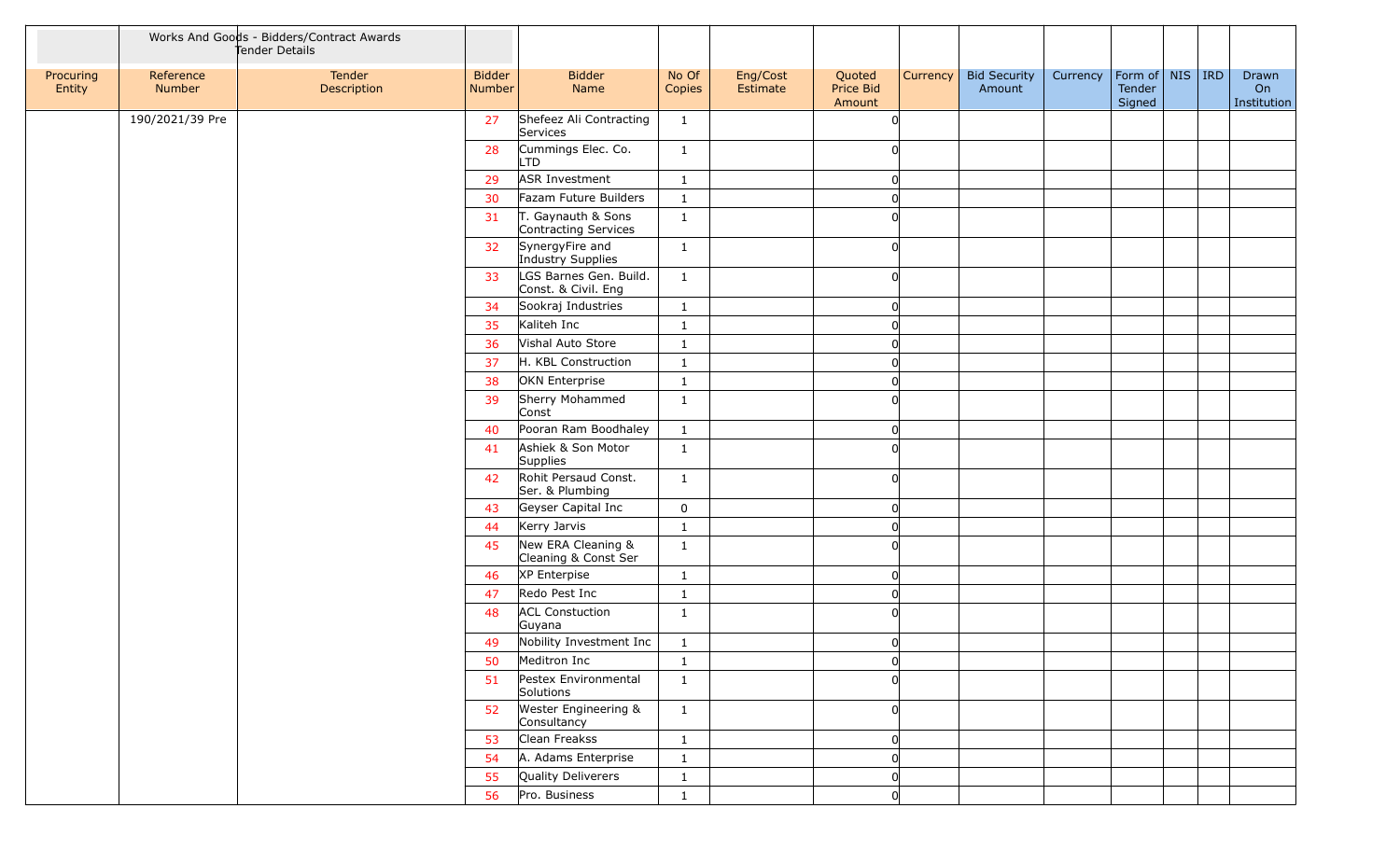|                          |                     | Works And Goods - Bidders/Contract Awards<br>Tender Details |                         |                                                     |                 |                      |                               |          |                               |             |                                                 |     |                   |                            |
|--------------------------|---------------------|-------------------------------------------------------------|-------------------------|-----------------------------------------------------|-----------------|----------------------|-------------------------------|----------|-------------------------------|-------------|-------------------------------------------------|-----|-------------------|----------------------------|
| Procuring<br>Entity      | Reference<br>Number | Tender<br>Description                                       | <b>Bidder</b><br>Number | <b>Bidder</b><br>Name                               | No Of<br>Copies | Eng/Cost<br>Estimate | Quoted<br>Price Bid<br>Amount | Currency | <b>Bid Security</b><br>Amount | Currency    | $ $ Form of $ $ NIS $ $ IRD<br>Tender<br>Signed |     |                   | Drawn<br>On<br>Institution |
|                          | 190/2021/39 Pre     |                                                             | 57                      | Oneika & Son<br>Development                         | $\mathbf{1}$    |                      |                               |          |                               |             |                                                 |     |                   |                            |
|                          |                     |                                                             | 58                      | Perba Trading & Const                               | $\mathbf{1}$    |                      |                               |          |                               |             |                                                 |     |                   |                            |
|                          |                     |                                                             | 59                      | D & Gees Food                                       | $\mathbf{1}$    |                      |                               |          |                               |             |                                                 |     |                   |                            |
|                          |                     |                                                             | 60                      | Cooperate Construction                              | $\mathbf{1}$    |                      |                               |          |                               |             |                                                 |     |                   |                            |
|                          |                     |                                                             | 61                      | R&S Repair Shop                                     | $\mathbf{1}$    |                      |                               |          |                               |             |                                                 |     |                   |                            |
|                          |                     |                                                             | 62                      | Kaiveri Procurement,<br>ogestic & Investment<br>Inc | $\mathbf{1}$    |                      |                               |          |                               |             |                                                 |     |                   |                            |
|                          |                     |                                                             | 63                      | Dewis Investment &<br>Gen. Services                 | $\mathbf{1}$    |                      |                               |          |                               |             |                                                 |     |                   |                            |
|                          |                     |                                                             | 64                      | Raiico Timbers                                      | $\mathbf{1}$    |                      |                               |          |                               |             |                                                 |     |                   |                            |
|                          |                     |                                                             | 65                      | Rambarrans Const.<br>Services                       | 1               |                      |                               |          |                               |             |                                                 |     |                   |                            |
|                          |                     |                                                             | 66                      | Keima Closet                                        | $\mathbf{1}$    |                      |                               |          |                               |             |                                                 |     |                   |                            |
|                          |                     |                                                             | 67                      | Terminex Pest Control                               | $\mathbf{1}$    |                      |                               |          |                               |             |                                                 |     |                   |                            |
|                          |                     |                                                             | 68                      | Pooran Bro. Disposal<br>Inc                         | $\mathbf{1}$    |                      |                               |          |                               |             |                                                 |     |                   |                            |
|                          |                     |                                                             | 69                      | SM &K Investment                                    | $\mathbf{1}$    |                      |                               |          |                               |             |                                                 |     |                   |                            |
|                          |                     |                                                             | 70                      | <b>AKP Contracting</b>                              | $\mathbf{1}$    |                      |                               |          |                               |             |                                                 |     |                   |                            |
|                          |                     |                                                             | 71                      | Unity Enterprise                                    | $\mathbf{1}$    |                      |                               |          |                               |             | Yes                                             | Yes | Yes               |                            |
|                          |                     |                                                             | 72                      | Charmacel Chisholm &<br>Thomas W.C & A<br>Service   | 1               |                      |                               |          |                               |             | Yes                                             | Yes | Yes               |                            |
|                          |                     |                                                             |                         | 72                                                  |                 |                      | $\mathbf{0}$                  |          |                               |             |                                                 |     |                   |                            |
| Ministry of<br>Education | 209/2021/40         | Demolition of building- North Ruimveldt<br>Secondary        | $\mathbf{1}$            | Eron Lall Civil Works                               | $\mathbf{1}$    | 14,990,625           | 14,875,000                    | G\$      |                               | $\mathbf 0$ | Yes                                             | Yes | Yes BSD           | Completed<br>& Signed      |
|                          |                     |                                                             | $\overline{2}$          | A Ograsein & Sons                                   | 1               |                      | 13,072,081                    | G\$      |                               |             | Yes                                             | Yes | Yes BSD           | Completed<br>& Signed      |
|                          |                     |                                                             | 3                       | Mohabir's Construction                              | $\mathbf{1}$    |                      | 14,965,000                    | G\$      |                               |             | Yes                                             | Yes | Yes BSD           | Completed<br>& Signed      |
|                          |                     |                                                             | $\overline{4}$          | D&R Construction &<br>Machinery Rental              | $\mathbf{1}$    |                      | 9,910,136                     | $G$ \$   |                               |             | Yes                                             | Yes | Yes BSD           | Completed<br>& Signed      |
|                          |                     |                                                             | 5 <sup>5</sup>          | Mohamed Sidique<br>Ramjohn Contracting              | $\mathbf{1}$    |                      | 14,783,063                    | G\$      |                               |             | Yes                                             | Yes | Yes BSD           | Completed<br>& Signed      |
|                          |                     |                                                             | 6                       | PD Contracting                                      | $\mathbf{1}$    |                      | 20,888,125                    | G\$      |                               |             | Yes                                             | Yes | Yes $ {\sf BSD} $ | Completed<br>& Signed      |
|                          |                     |                                                             |                         | $6\phantom{a}$                                      |                 |                      | 9,910,136                     |          |                               |             |                                                 |     |                   |                            |